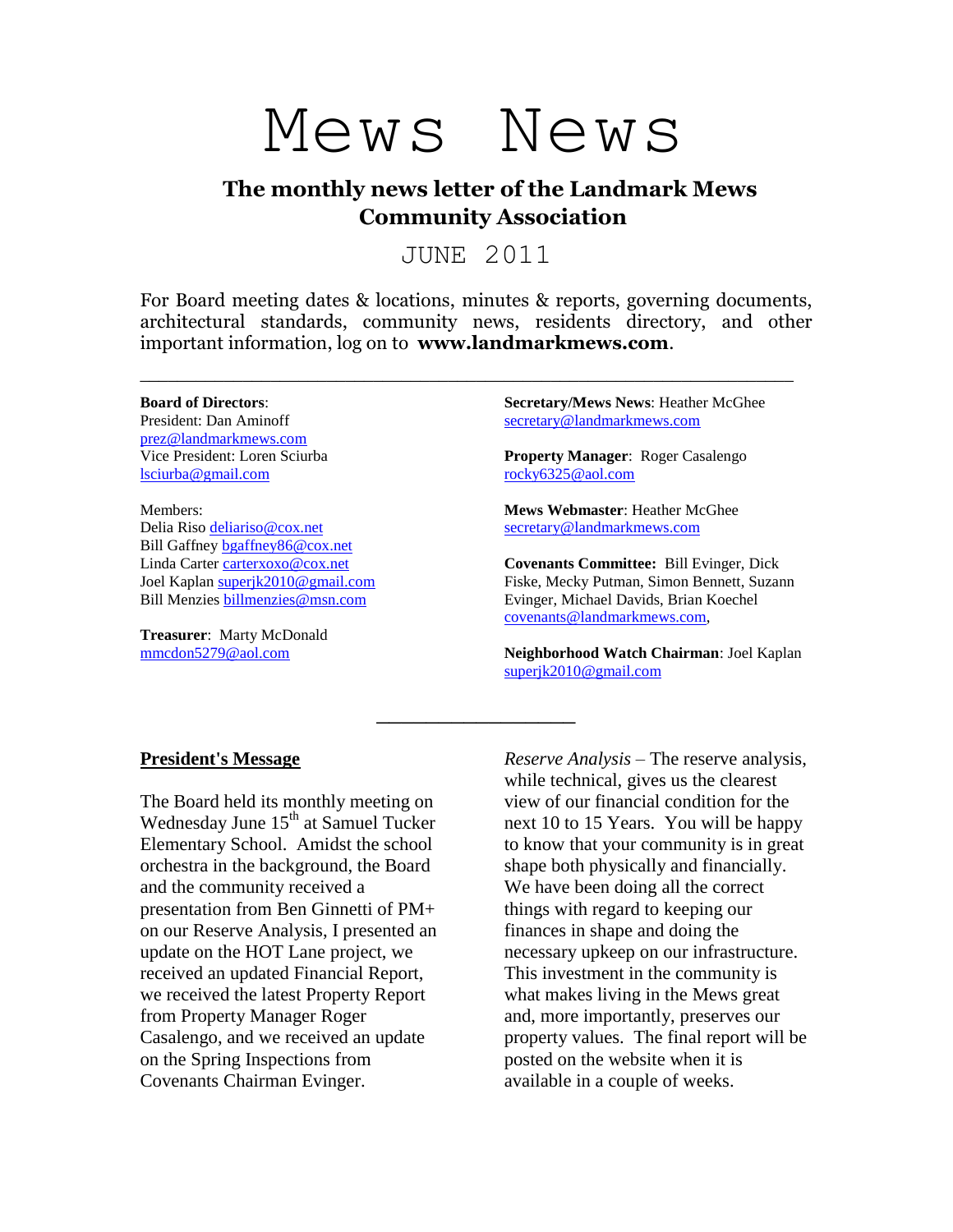*I-395 HOT Lane Project* – We have added two new members to the Task Force: General Bob Magnus and Bradley Blakeman. They have both made an immediate impact and we are grateful that they are serving on the Task Force. All members of the Task Force are serving in a personal capacity only as residents of the community and in no way should their service on the Task Force indicate any professional involvement by the task force members or their employers.

The Task Force met with representatives of VDOT, Transurban, Congressman Jim Moran, Delegates Kaye Kory and Charniele Herring, and Supervisor Gross on May  $26<sup>th</sup>$  in the Mews. We completed a walk-through of the affected area, so that they could see first hand how close we are to I-395. After the walk-through we met for about 90 minutes to discuss our position on the proposed transition lane from the HOT Lanes to the General Purposes lanes. We pressed VDOT on what their current plan is for this transition. VDOT claims that at this point, without the results from the soil, air, noise and other environmental testing, they do not yet have a plan. Nonetheless, we are continuing our dialogue with VDOT and our political representatives to be sure that any final design plan does not impact Landmark Mews.

Thank You! *Dan Aminoff, President* Contact me: [prez@landmarkmews.com](mailto:prez@landmarkmews.com)

## **Covenants Corner**

Spring inspections were completed on May 26. The Covenants Committee conducted the inspections following the inspection checklist on the LMCA website. Note that there are two categories of action: (1) required, repairs that must be completed by September 1; and, (2) advisory, items that the Committee feels that, if left unaddressed, will continue to deteriorate. You are not required to act on advisory items. All residents were sent a report for their property. If you did not receive a report, please contact the Committee at [covenants@landmarkmews.com](javascript:document.s.To.value=)

A reminder that, "Bird and animal feeders and birdbaths are not permitted." Unfortunately, they attract rodents and violate Fairfax County ordinances. The entire rule is on the website in the *Architectural Standards*, Part I, Specific Standards, Part 14, subsection l.

Finally, our *Parking and Vehicle Restrictions Policy* states that "Vehicles may not be parked in driveways in a manner in which they obstruct pedestrian traffic along the sidewalks." When you park your car, please respect your neighbors' and visitors' ability to use the sidewalk.

I will create a section on the website where we will post updates as they are available. Also included in this issue of the Mews News is an FAQ.

### **FAQ: HOT Lane Project & LMCA**

1. **What are HOT Lanes?** A way to build more roads than state budgets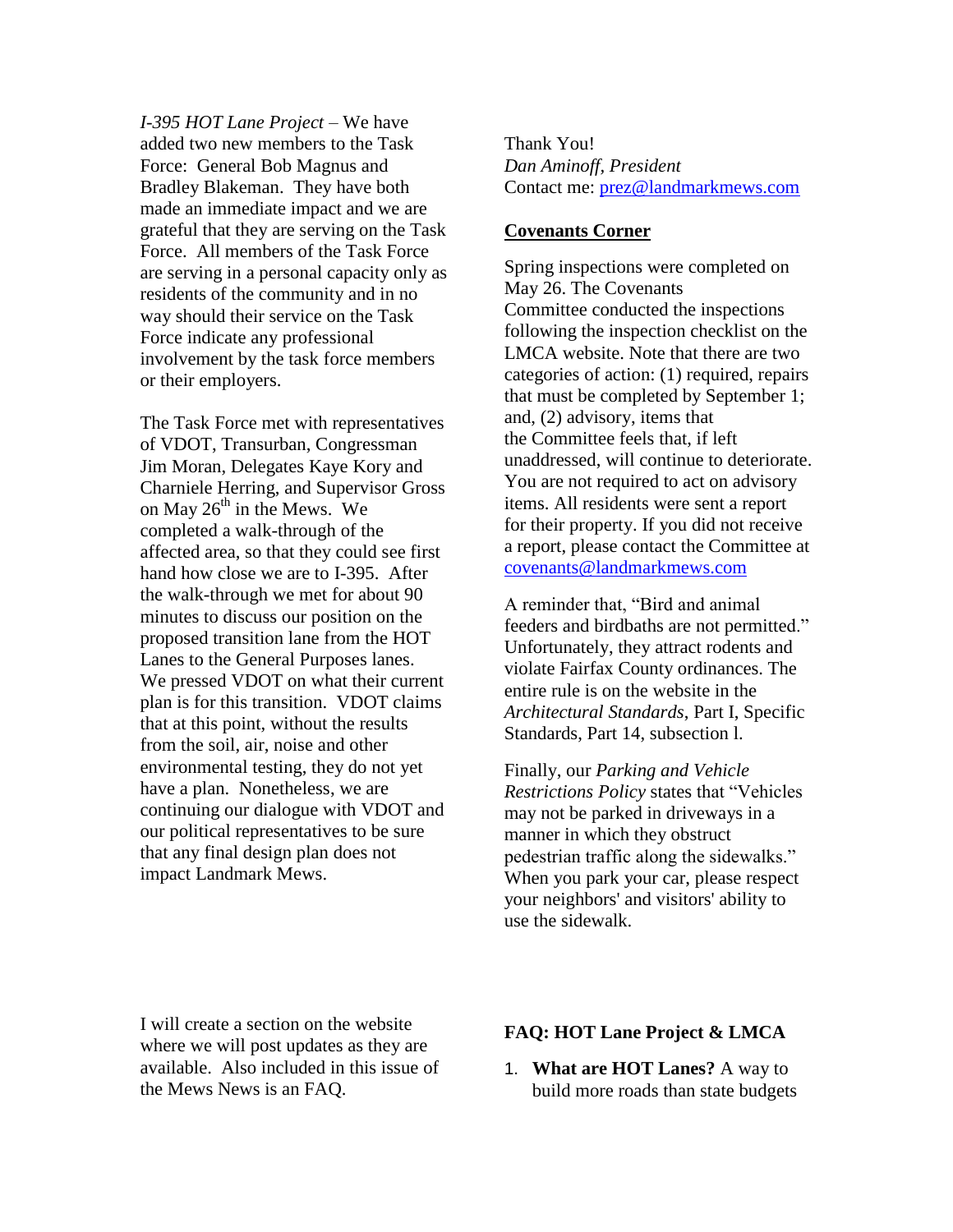can fund. Private company (Transurban) raises capital to fund expansion of existing HOV3 lanes, additional off / on ramps, and maintenance thereof in return for tolls to be collected from non-HOV eligible vehicles. Virginia guarantees minimum revenue.

- 2. **Will HOV3 vehicles have to pay?** No – same as present.
- 3. **How will Transurban collect tolls?** Via EZ Pass. Variable tolls based on route and estimated advantage over general purpose lanes considering traffic flow. Give potential customers timely information on which to decide which route to use.
- 4. **What was the I-95 / I-395 HOT Lanes project as envisioned?** Add an extra lane from Stafford County to the Memorial and 14<sup>th</sup> Street Bridge entrances to DC.
- 5. **What is the current I-95 / I-395 HOT Lane plan and why the change?** On 2 February 2011, VDOT yielded to Arlington County lawsuit, which opposed HOT Lanes there. VDOT decided instead to end the HOT Lanes near Edsall Road. This requires a new exit lane to merge I-95 HOT Lane riders without the requisite passengers into the I-395 general purpose lanes.
- 6. **What is the benefit to Landmark Mews and other inside-the-beltway communities of a HOT Lane project that no longer reaches to DC?** None at all.
- 7. **How would the revised plan adversely affect Landmark Mews?** VDOT apparently plans to merge

HOT Lane traffic into I-395 alongside Stevenson Avenue. Unless Landmark Mews opts out, VDOT would probably have to build a sound wall (limited to \$30K per affected party.) We would lose our landscaped entrance to the community. We would also experience adverse transportation effects (see next item.)

- 8. **Would the revised plan adversely affect others?** Yes. Prematurely merging HOT Lane traffic into I-395 prior to the Mark Center would greatly and unnecessarily inconvenience northbound I-395 travelers, all Alexandria / Fairfax County residents entering I-395 at Duke Street, and those commuting to the Mark Center complex.
- 9. **What would be a better alternative?** End the HOT Lane project near Seminary Road, where VDOT already plans a HOV exit to the Mark Center, instead of at Edsall Road. This would avoid the unnecessary inconveniences (see previous item) and would help draw in more HOT Lane customers.
- 10. **How is the LMCA Board dealing with the HOT Lanes issue?** Formed the HOT Lane Task Force, which includes the homeowners with substantial technical and political experience and expertise. Met with VDOT representatives, who contend they cannot surface a plan until this fall. LMCA president Dan Aminoff letter to Northern Virginia VDOT director Garrett Moore registered dismay, and floated the Seminary Road alternative. (Mr. Moore promptly called and wrote back expressing appreciation for the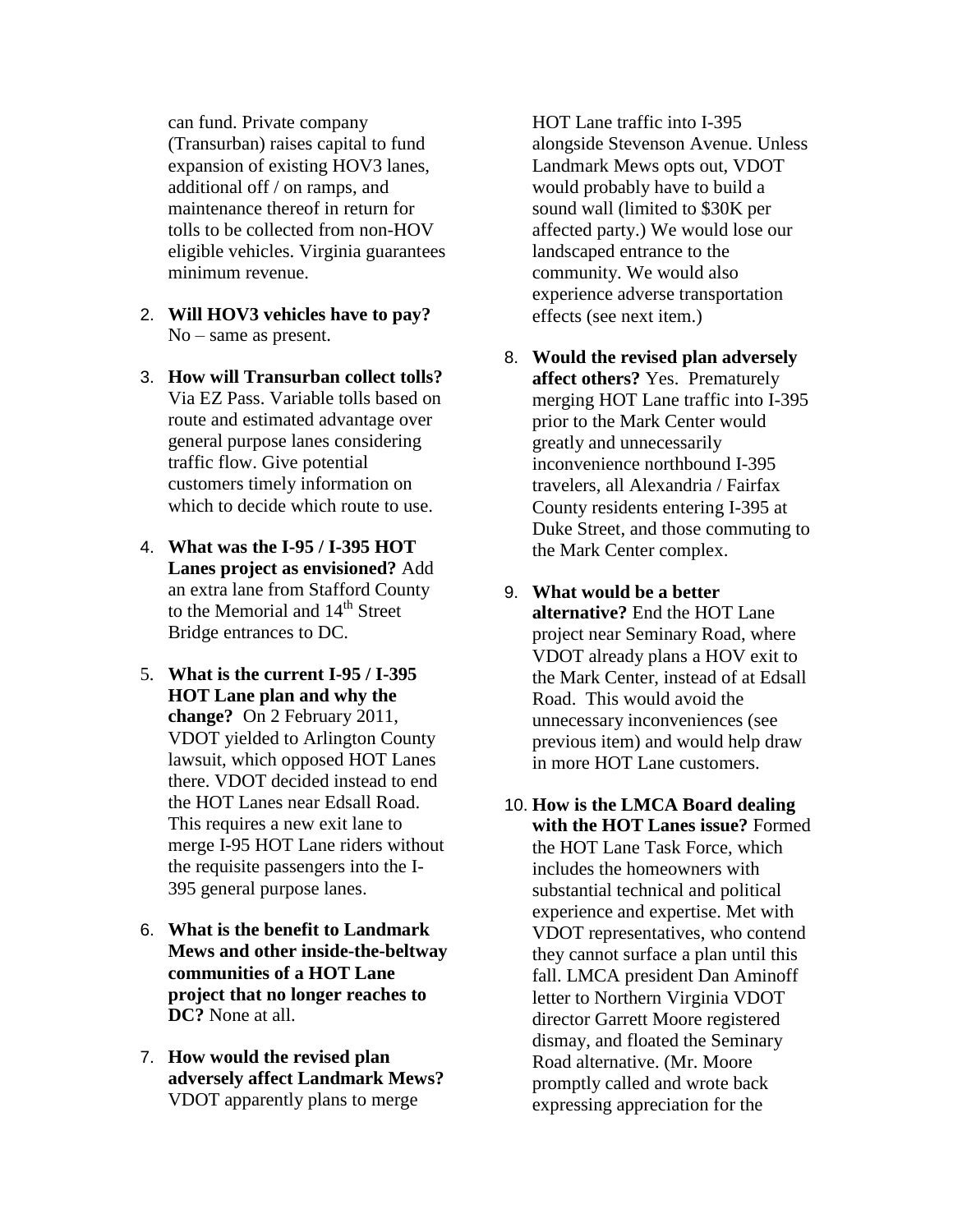recommendation and committing to regular VDOT meetings with Landmark Mews.) Published the white paper *Turning a Traffic Headache into a Traffic Migraine.*

11.**What next?** Task Force plans further contact with local government officials for the various jurisdictions and others to promote the Seminary Road alternative.

# **Pet Waste**

We have a pet waste issue in the community and it is an ongoing problem. Unfortunately, we also have a few Mews residents who are not diligent about picking up after their pets. The responsibility of owning a pet continues past your own walls. It is simply inconsiderate and rude to leave pet waste out in our public areas or worse, on someone's private property. Finally, it is not okay to simply let a pet out through your yard fence to take care of business and leave the waste. Thank you for your ongoing assistance with this issue.

## **Please Slow Down**

Please slow down while driving in the community and please obey the Stop signs. We have both children and the elderly living in the community, and it is simply not safe to drive fast on our narrow streets.

**Items for Sale**

Slightly used Schwinn Airdyne Exercise Bike in excellent condition. Priced to sell for best offer above \$200.

Several pieces of Roseville Pottery

Singer Featherweight sewing machine.

For any of the above items, please call Eve Holtzman at 703-823-3856.

#### **Board Meeting Dates and Host**

July 13, 7:00 p.m. at Delia Riso's home, 6269 Chaucer View Circle.

## **REAL ESTATE ACTIVITY**

*Courtesy of Fred and Nancie Williams, Weichert Realtors and Landmark Mews homeowners.*

## **FOR SALE:**

5198 Bedlington Terrace, \$565,000 6261 Masefield Court, \$559,900 6333 Chaucer View Circle, \$564,000

#### **CONTRACT**

6272 Masefield Court, \$599,990 5204 Cottingham Place, \$545,000 6252 Masefield Court, \$499,900

#### **SOLD**

6302 Manchester Way, \$510,000 6315 Chaucer View Circle, \$480,000

Please keep the MEWS informed about your current contact information. Please use the form below to update your contact information. As we may not have your most current information, we ask that all owners and residents complete the attached form and return